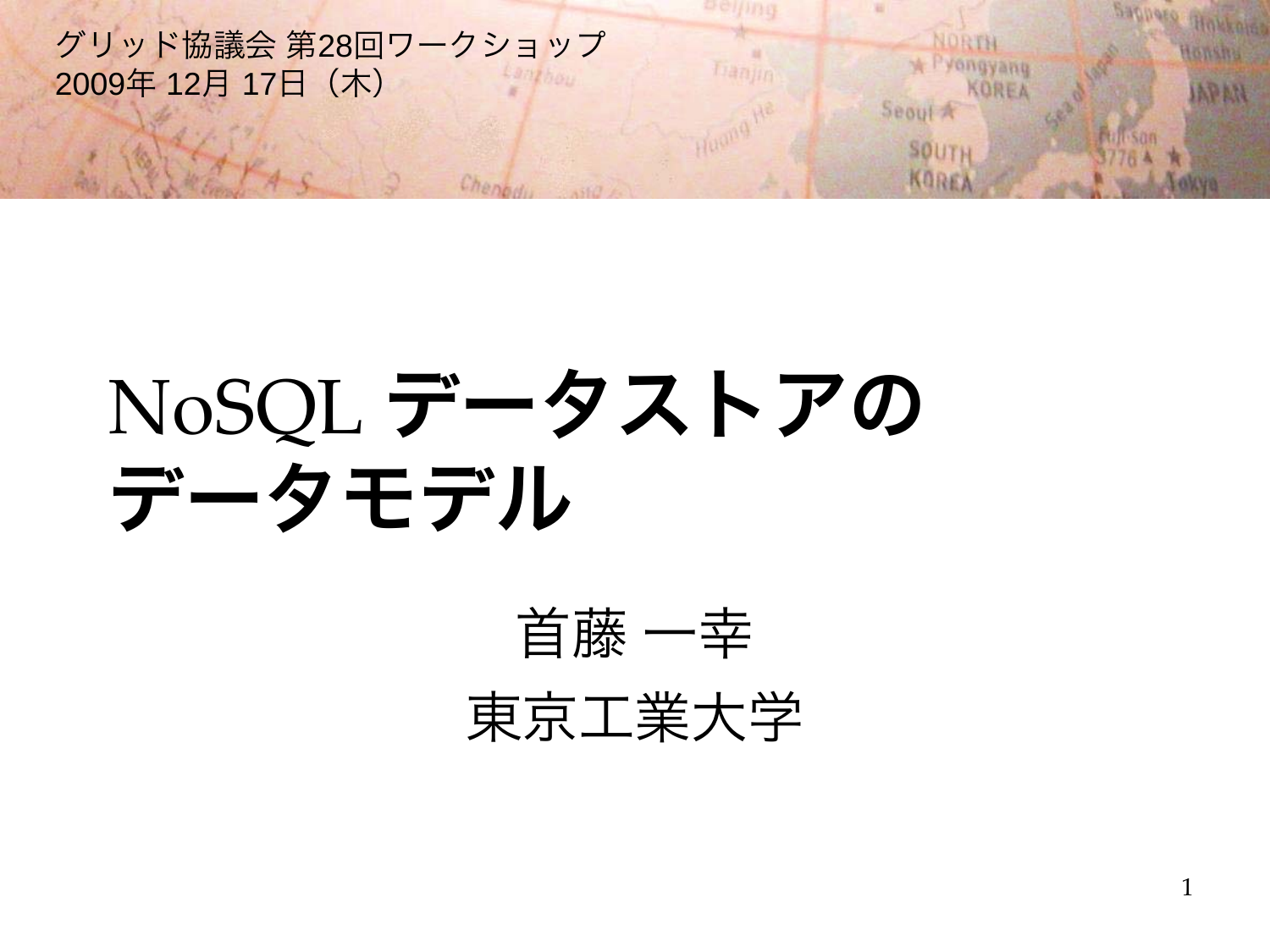### 耳にしたことありますでしょうか

- NoSQL, key-value store, documentoriented DB, graph DB, …
- memcached, Bigtable, Dynamo, Amazon SimpleDB, Cassandra, Voldemort, Ringo, VPork, MongoDB, CouchDB, Tokyo Cabinet/Tokyo Tyrant, Flare, ROMA, kumofs, Kai, Redis, Hadoop のHBase, Hypertable, PNUTS, Scalaris, Dynomite, ThruDB, Neo4j, IBM ObjectGrid, Oracle Coherence, Velocity, …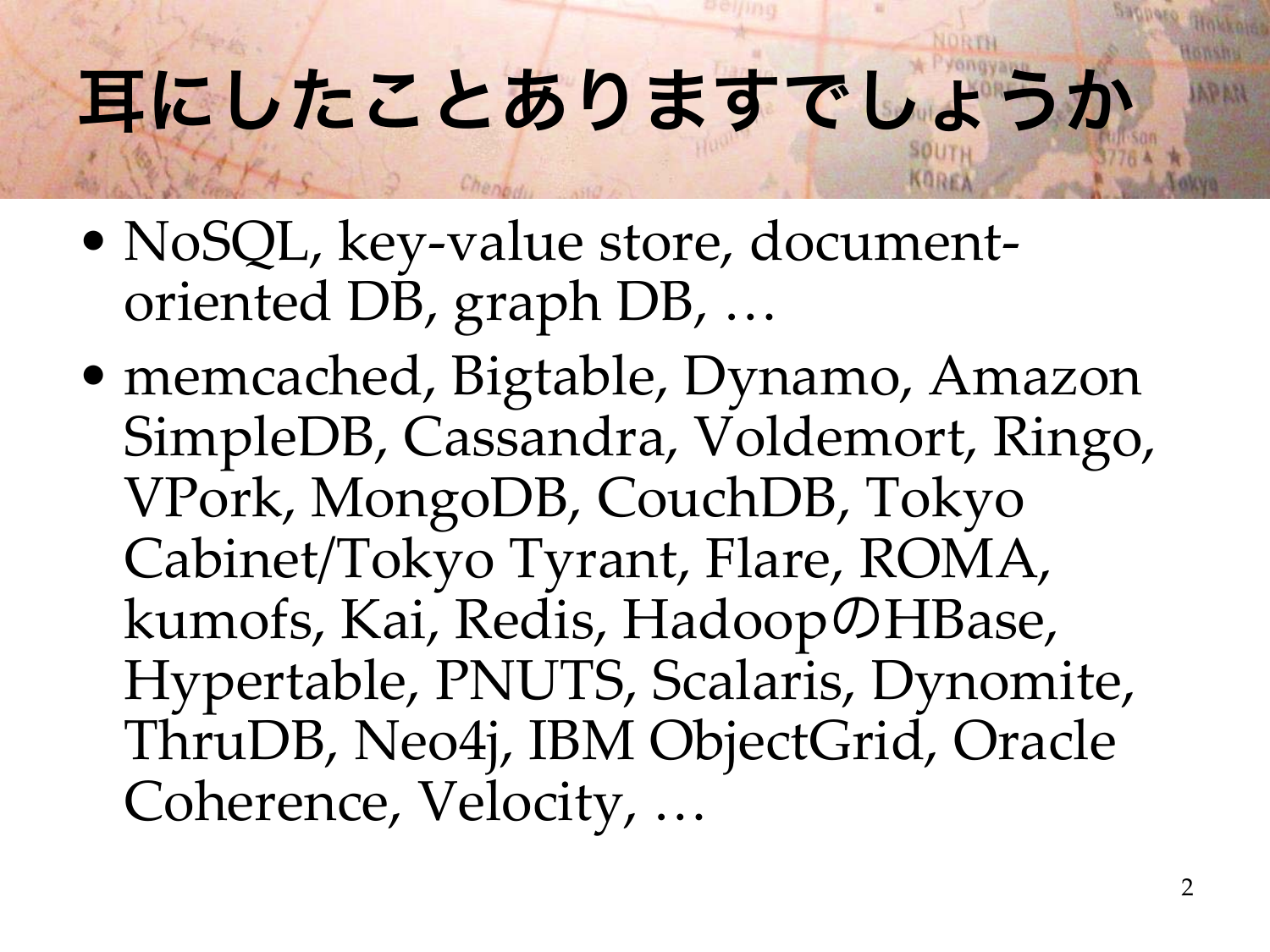### **NoSQL**

• **NoSQL** is an umbrella term for a loosely defined class of non-relational data stores that break with a long history of relational databases and ACID guarantees. Data stores that fall under this term may not require fixed table schemas, and usually avoid join operations. The term was first popularised in early 2009. (Wikipediaより)

Lamphon

- RDB ではないデータストア
- 表全体に渡る ACID 性は緩和して、代わりに何かを得る。
	- ACID: DBトランザクションが満たすべき性質。atomicity/原子性, consistency/一貫性, isolation/独立性, durability/永続性。1970年 代終わり頃に定義。
	- CAP則とか eventual consistency とか…略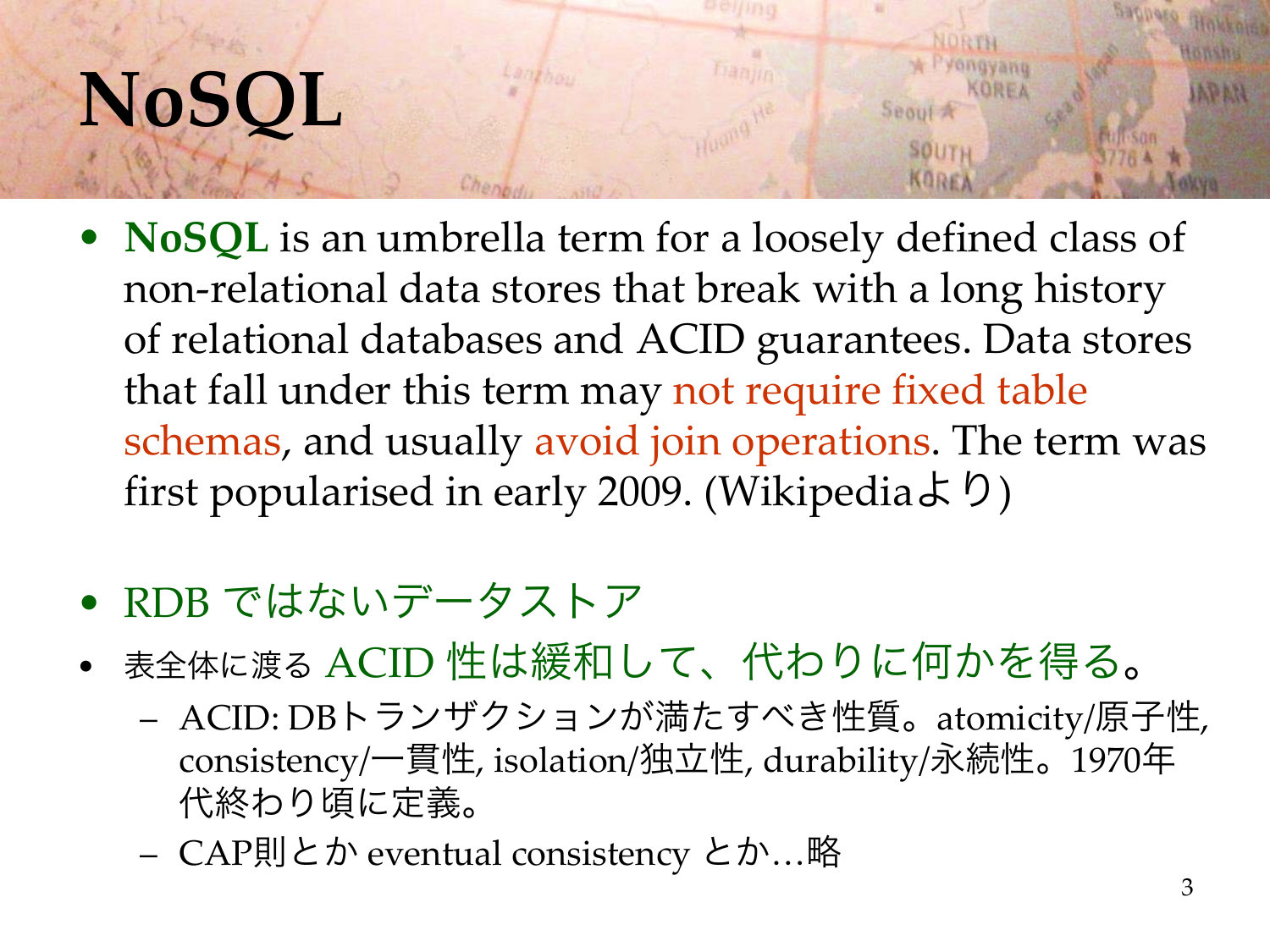#### なぜ?

#### •分散/スケールアウト, データの複製は大前提

**Banin** 

- •● 高い性能 / 少ない台数
	- GREE: アクセス履歴 MySQL <sup>12</sup>台/load average 2.0以上 <sup>⇒</sup> Flare <sup>6</sup>台/load average 0.2~0.3
	- –mixi: 最終ログイン時刻DB, 1<sup>万</sup> queries/sec, 1万クライアント接続 Tokyo Tyrant/Tokyo Cabinet <sup>2</sup><sup>台</sup>

Lamybou

– IBM: 金融方面のRFP「○ msec 以内に反応」 RDBでは無理と判断し、ObjectGridで達成



Google: ウェブページ*,* 〜数百TB (2006年)<br><mark>Bigtabl</mark>e 数千台

#### • 両方?

- – Facebook: RDBの負荷軽減 memcachedでキャッシュ, 800台, 28 TB (2008/12)
- Amazon: ショッピングカートの中身など Dynamo: ~数百台

台数

少

NORTH yongyanu

Seoul 2

SOUTH

多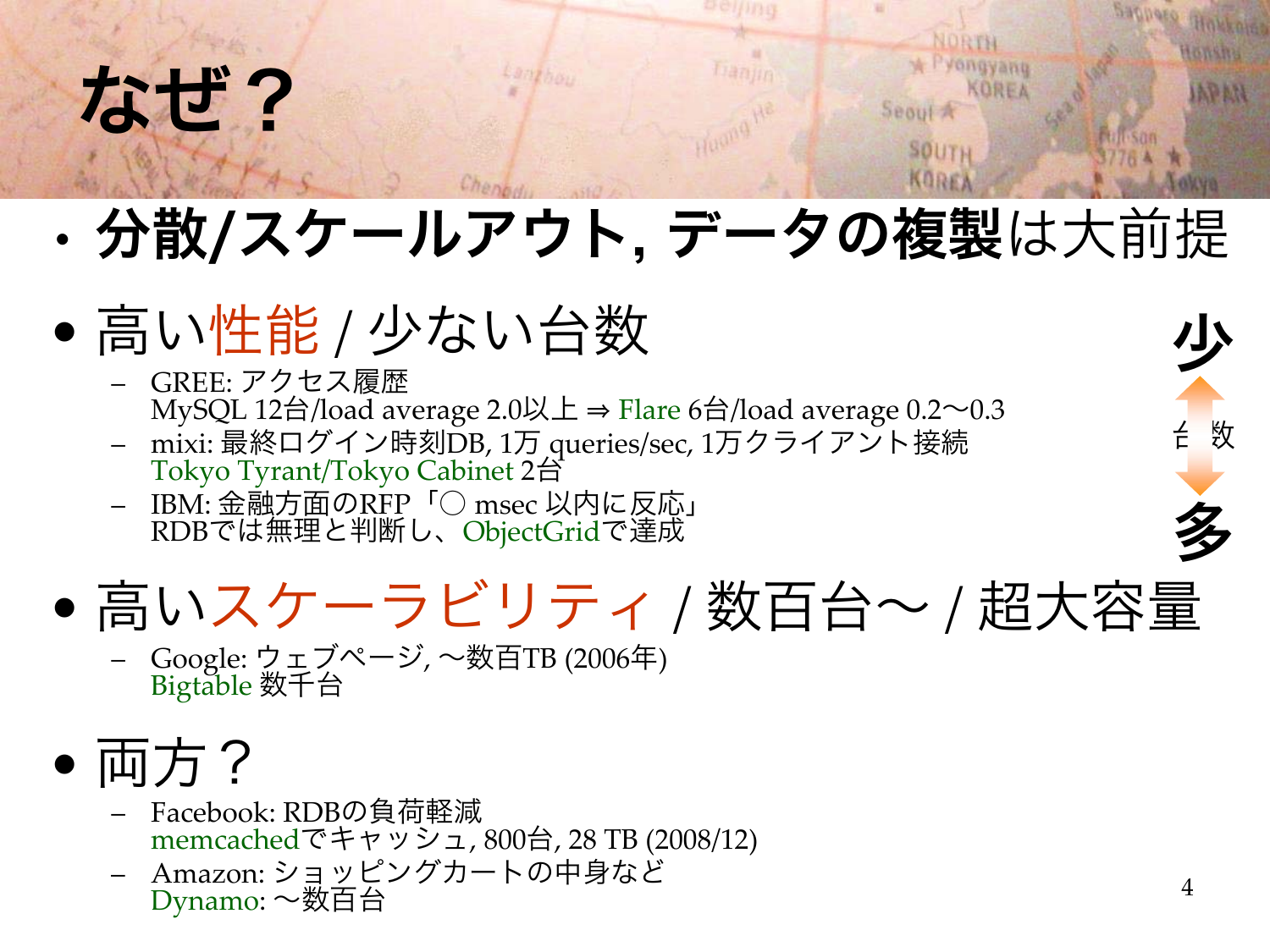# **NoSQL** なデータストア

• 例

- OSS memcached
- Amazon Dynamo map (key-value)
- Google Bigtable table
- Amazon SimpleDB table
- Windows Azure Table table

• 共通する構造を見ていく。 データモデルと分散の関係

例 データモデル

map (key-value)

key value

|     | column |  |
|-----|--------|--|
| row |        |  |
|     |        |  |
|     |        |  |

全体で 21ページ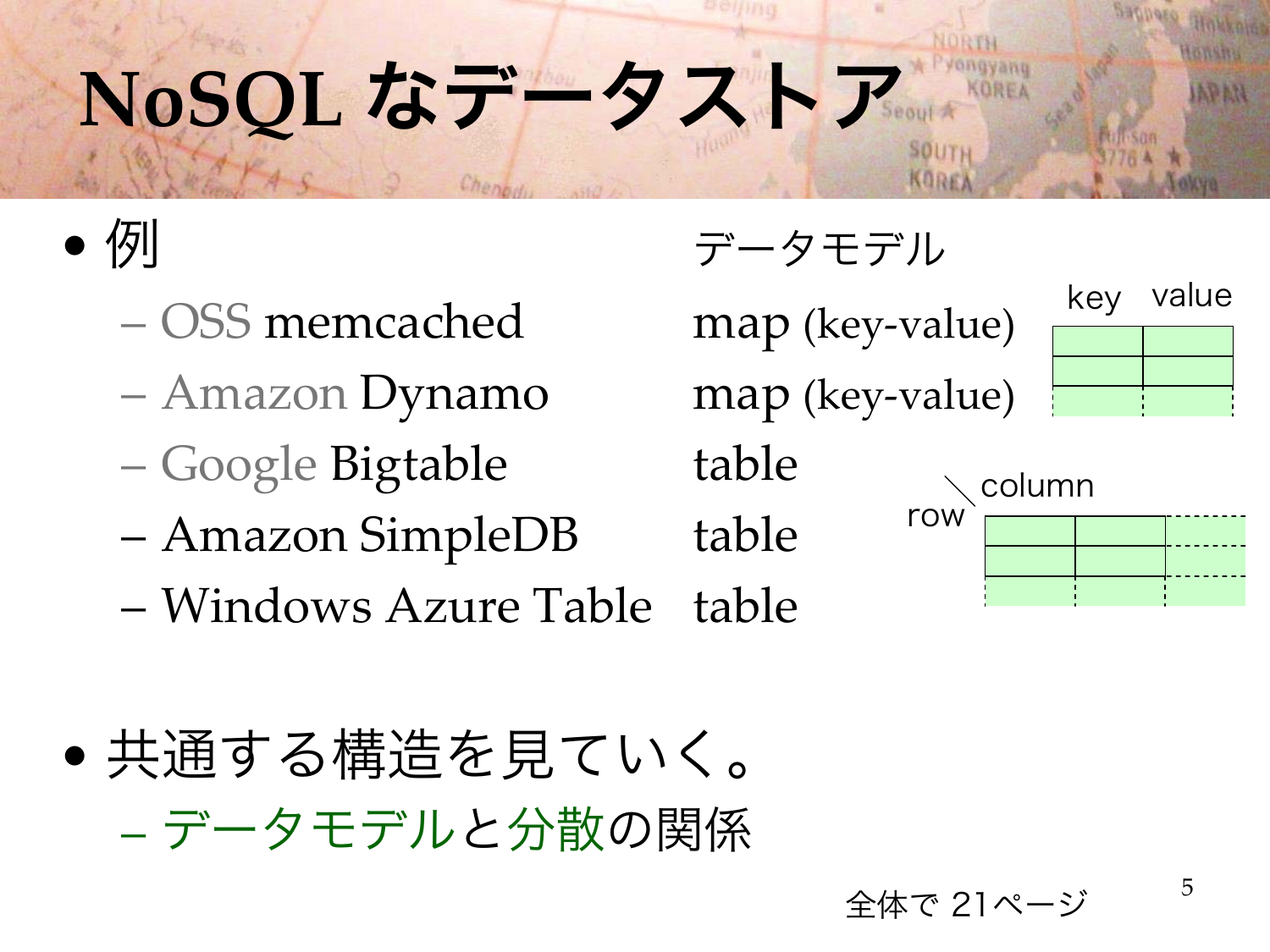# 分散と **atomicity** との関係

- • 1 key, 1行が基本単位
	- key-valueペア
	- $\overleftarrow{\mathrm{T}}$  (row, item, entity)
- atomic な更新の単位 ≦ 分散の単位
	- –key-value ペア, 行は、同一マシンに載る。
	- –key, 行が異なると、同一マシンに載るとは限らない。

の 集合

- – 分散トランザクションはavailabilityを損ねるため、 避ける。
	- ⇒ atomic な更新は key-value ペア、行でだけ保証。

row key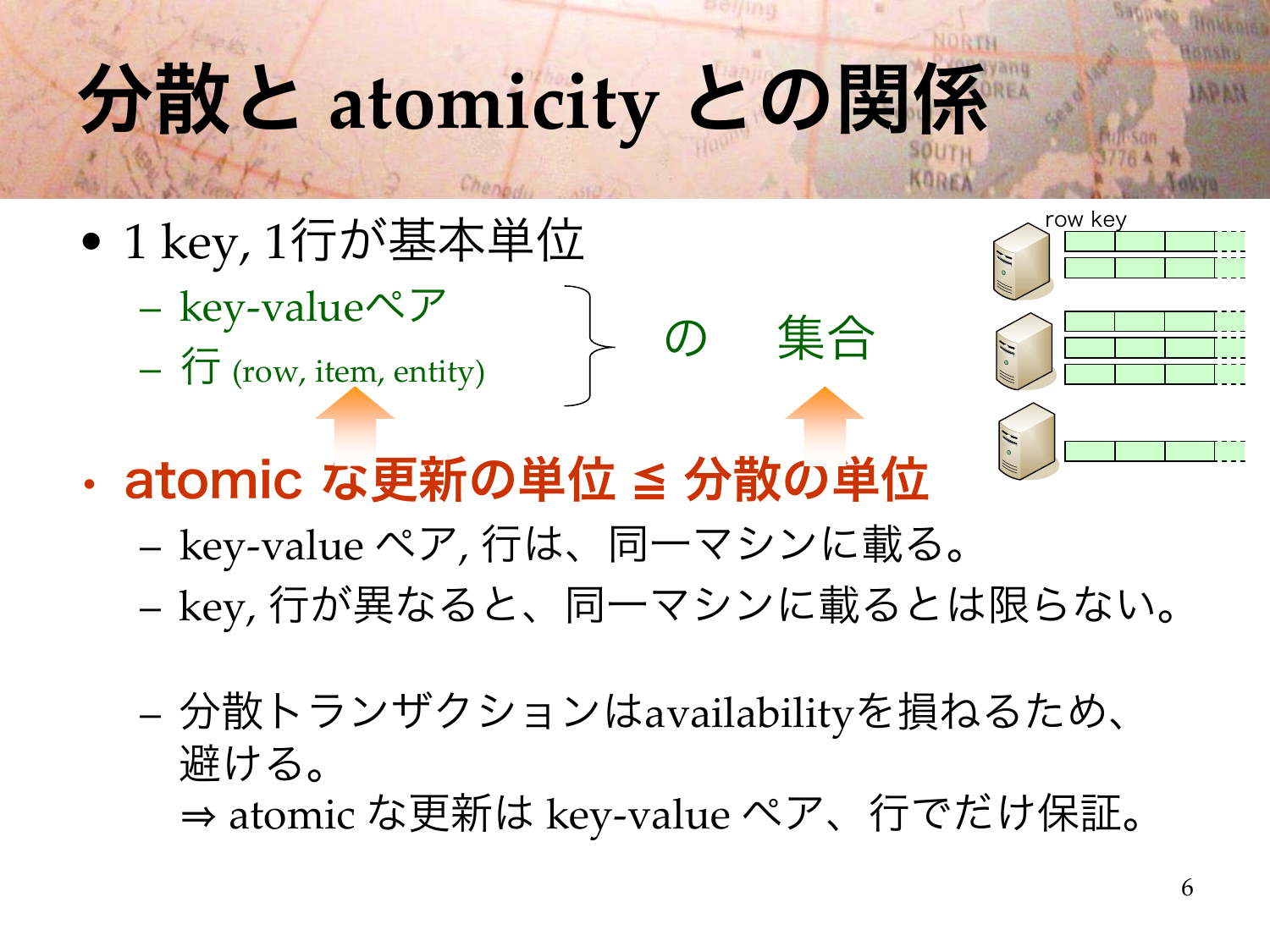#### **memcached**

• in-memory key-value store: エニング<br>ネットワーク越しに使う map

こういうアレ: aMap.put(aKey, aValue)  $value = aMap.get(akey)$ 

**SBOUL** 

**SOUT** 

- $\bigcirc$ 万 queries/sec
- テキストプロトコル (バイナリプロトコルもある)
	- set aKey 0 0 6 aValue
	- get aKey
- 用途

– RDB から取得したデータをキャッシュ、など

- ウェブ上サービスの裏側で広く使われている
	- はてな, livedoor, mixi, Facebook, YouTube, Digg, Twitter, Wikipedia, …
	- Facebook: 800台以上で 28 TB (2008/12)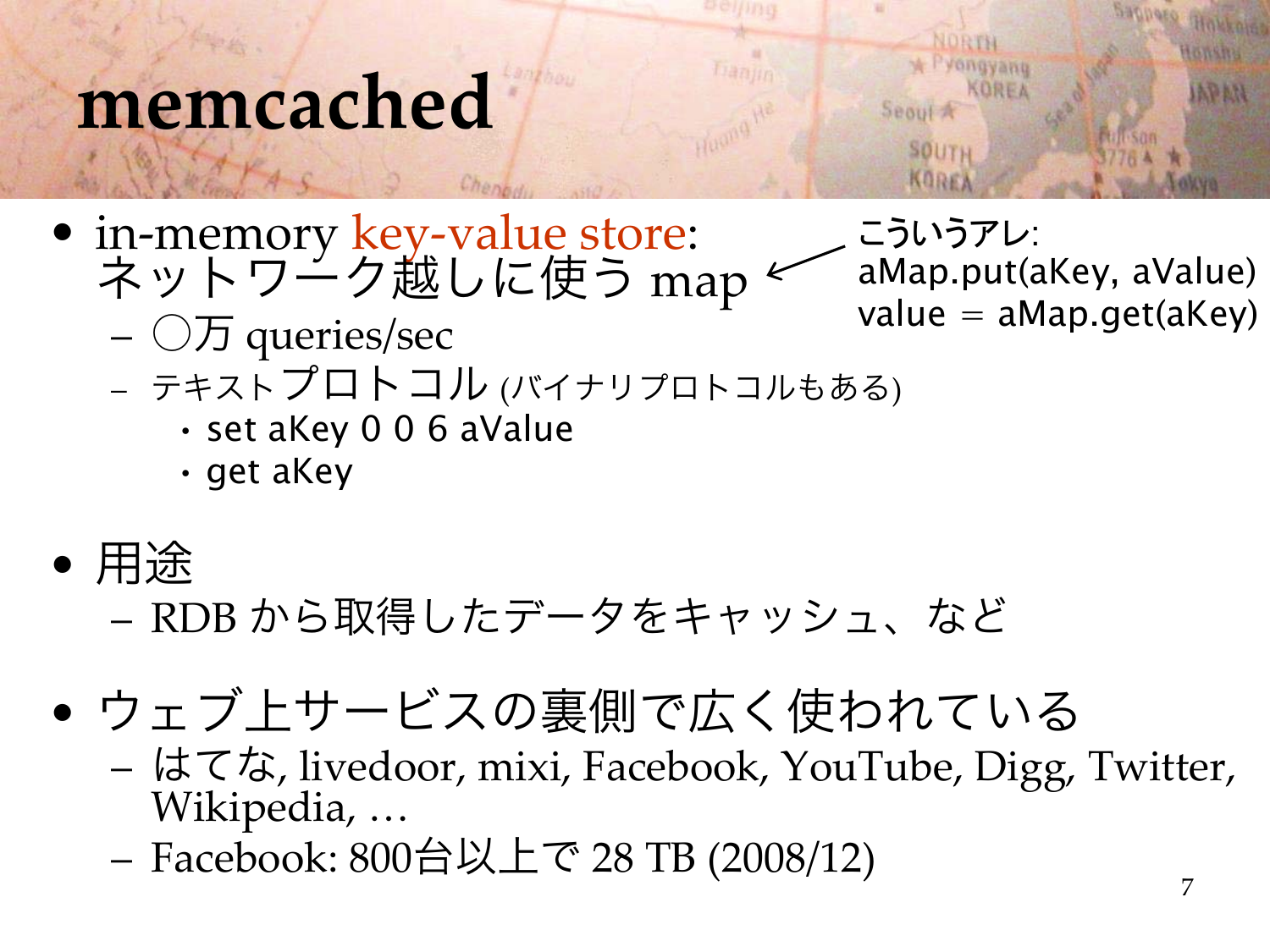## memcached: ノードの分散

- memcached 自体に分 散のための機能はな  $\mathsf{U}$
- 担当ノードはクライ アントが決める。
	- キー <sup>→</sup> 担当ノード
	- 方式はクライアント ライブラリ次第。
	- consistent hashing  $\vec{\infty}$ はないライブラリもあ る <sup>→</sup> ノード追加/削除によっ て、キー全体に渡って担当 ノードが変わってしまう。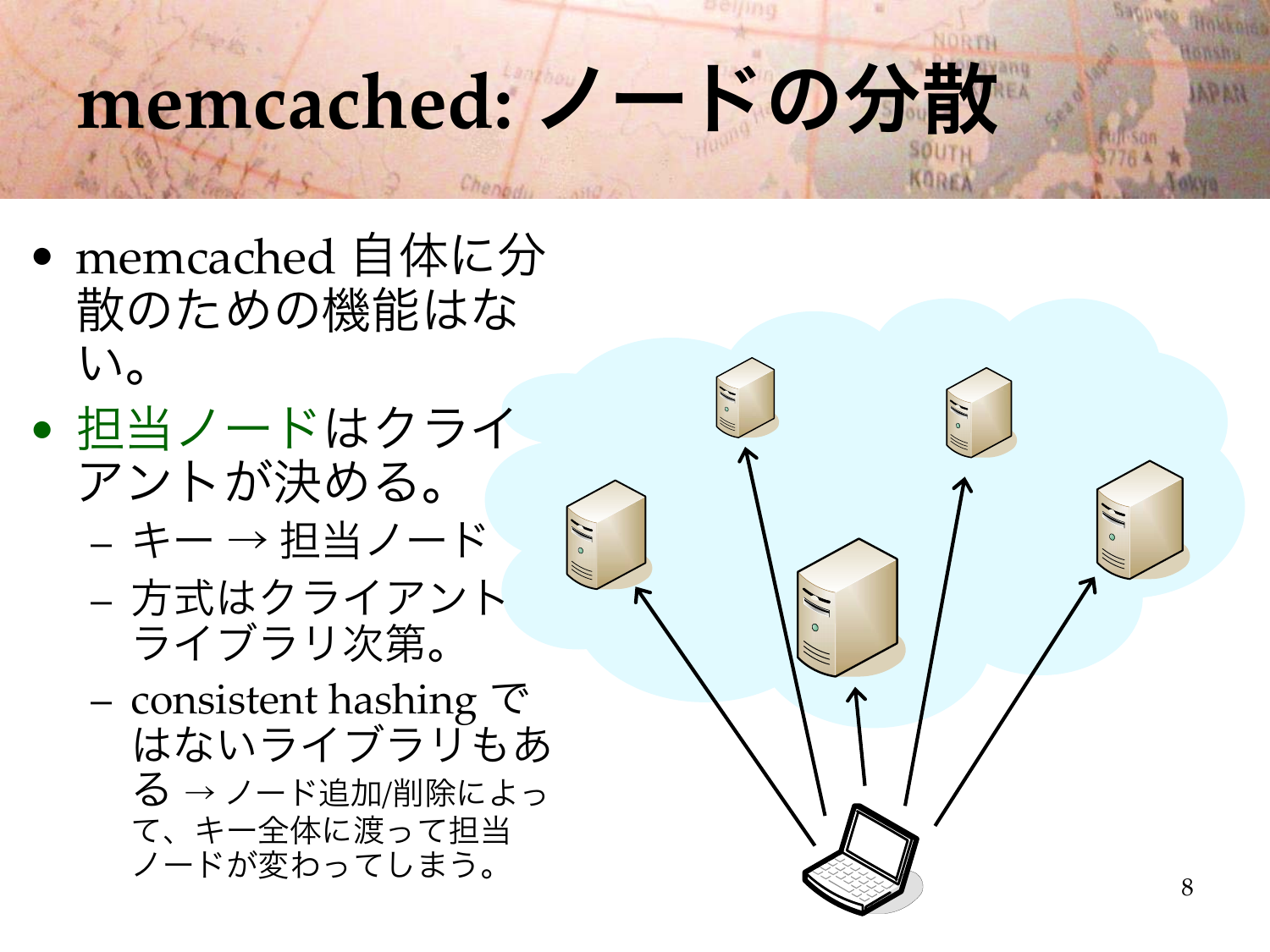#### **Dynamo**

- key-value store
	- in-memory とは限らない。Berkeley DB, MySQL も使える。

Charney

Lambou

- Amazonが論文を発表。SOSP'07。実装は非公開。
	- 新奇なアイディアというよりは、手堅い設計。
	- Amazon が内部で使用 とのこと。
		- ショッピングカート, …
- 狙う規模: 数百台
- 担当ノードの決め方: consistent hashing
- availability: "always-on experience"
	- 完全に非集中
- 一貫性: eventual consistency
	- 不整合が起きた場合、データに付いてるvector clocks [Lamport1978] を手がかりに、 アプリ側で解決する。

franjin

- Service Level Agreements (SLA)
	- ウェブアプリのバックエンド <sup>⇒</sup> 低遅延 重視
	- クライアントとの SLA に基づいて、パラメータ (e.g. 複製数) を調整。
		- 例: 500 req/s までなら要求の 99.9% までは 300 msec 以内に返答を返す。

Sagnese

OWNRO

**APAN** 

NORTH

Seoul A

SOUTH KOREA

yongyang

KOREA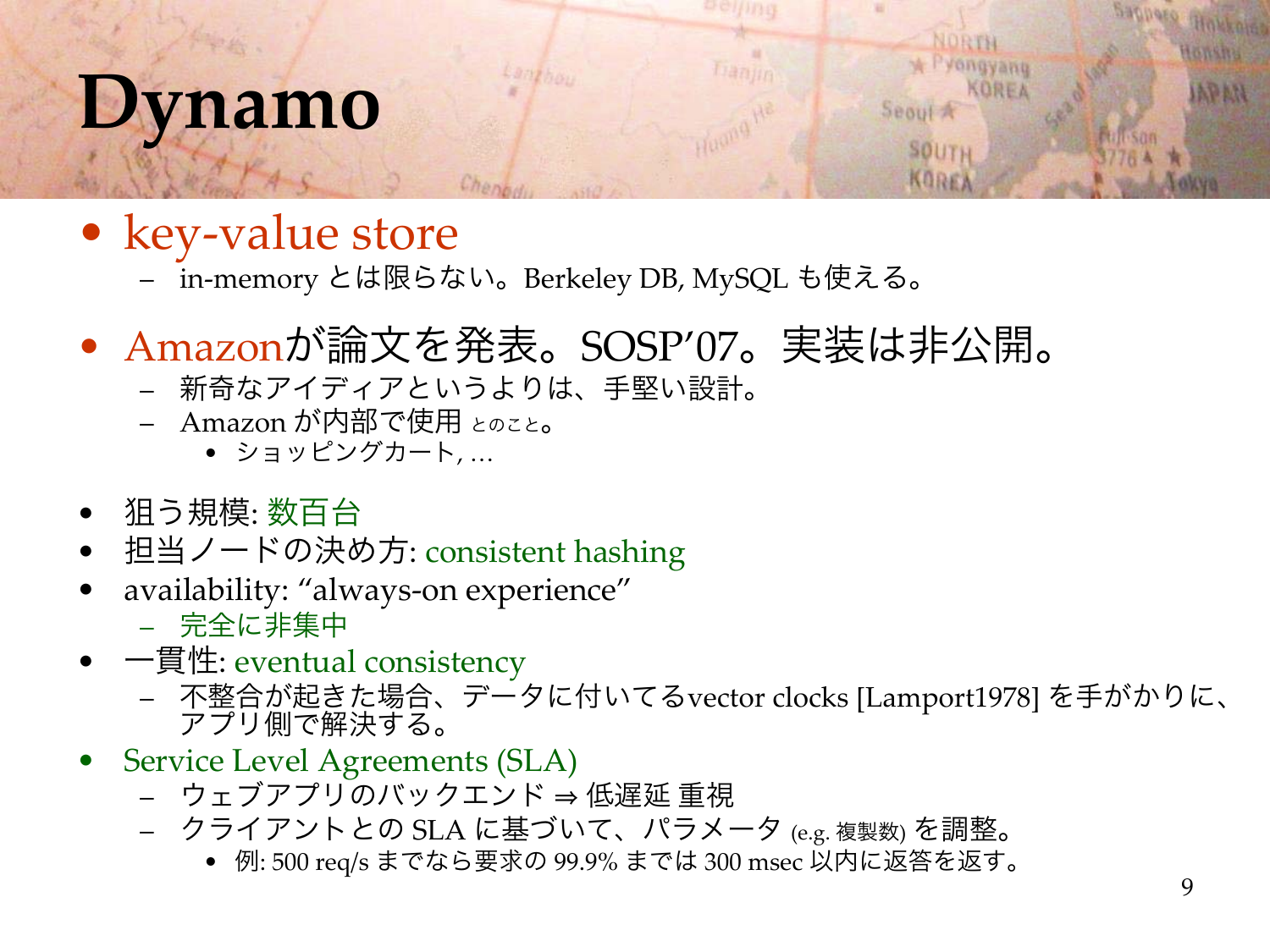### Dynamo: ノードの分散

Char

- • 担当ノードを決める のは、次のどちらか
	- 1. クライアントから要 求を受けたノード
	- 2. クライアント



**SOUTI** Knps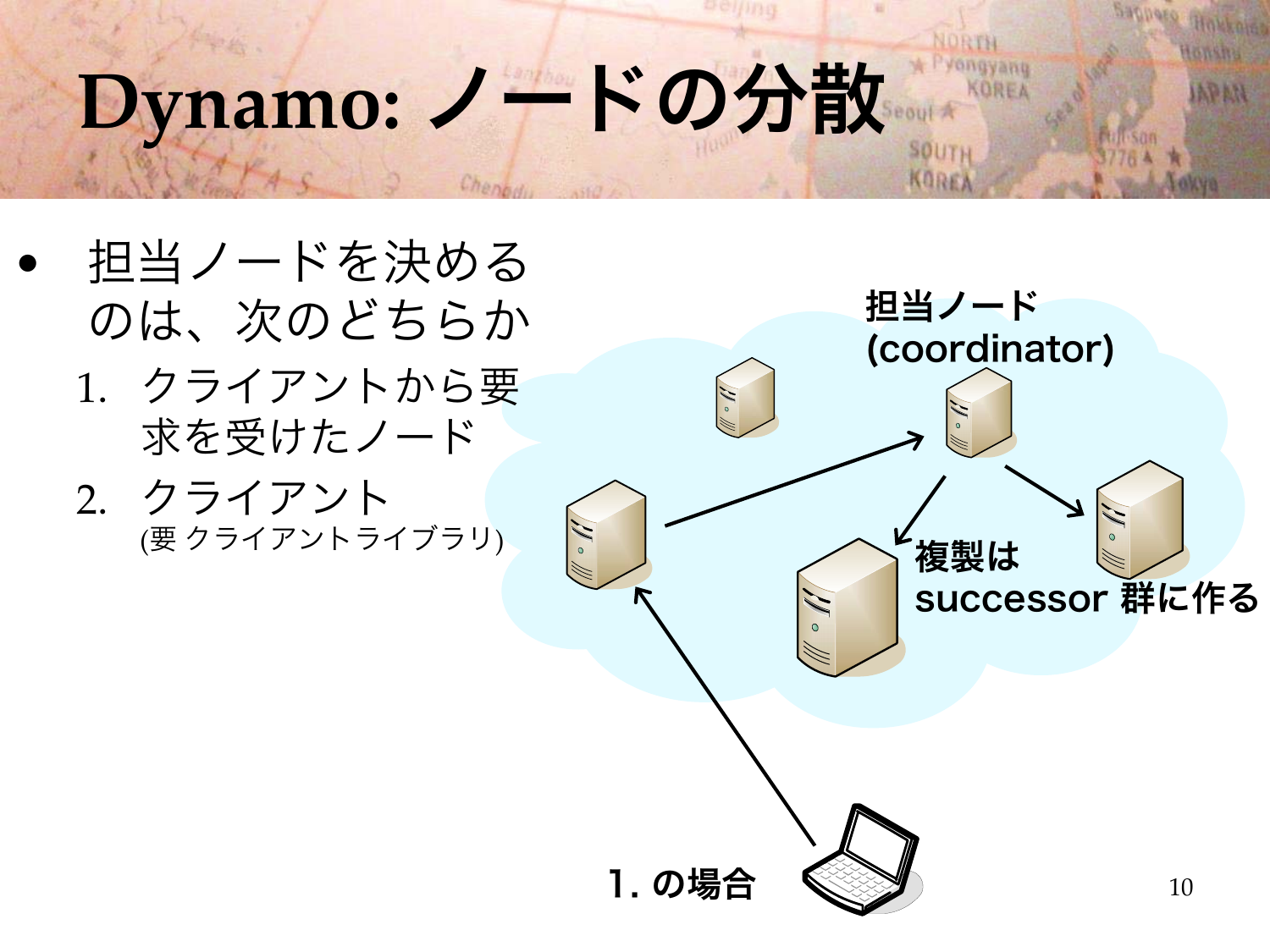## **Bigtable**

- table
	- ただし、固定されたスキーマはない。

Chane

– atomic な更新: 行単位, not 表単位



ongyang

Seoul J

SOUTH

- "sparse, distributed, persistent multi-dimensional sorted map"
- Google が論文を発表。OSDI'06。実装は非公開。

Langhou

- Google File System, Chubby などの上に実装。
- Google が内部で使用。
- Google App Engine (PaaS) 上のアプリから使うデータストア。
- いくつかクローンあり: HadoopのHBase, Hypertable
- 狙う規模: 数千台でペタバイト以上
- 利用例
	- ウェブのクロール結果
		- 行: URL, 列: コンテンツ, リンク元, …
	- Google Analytics, Earth, …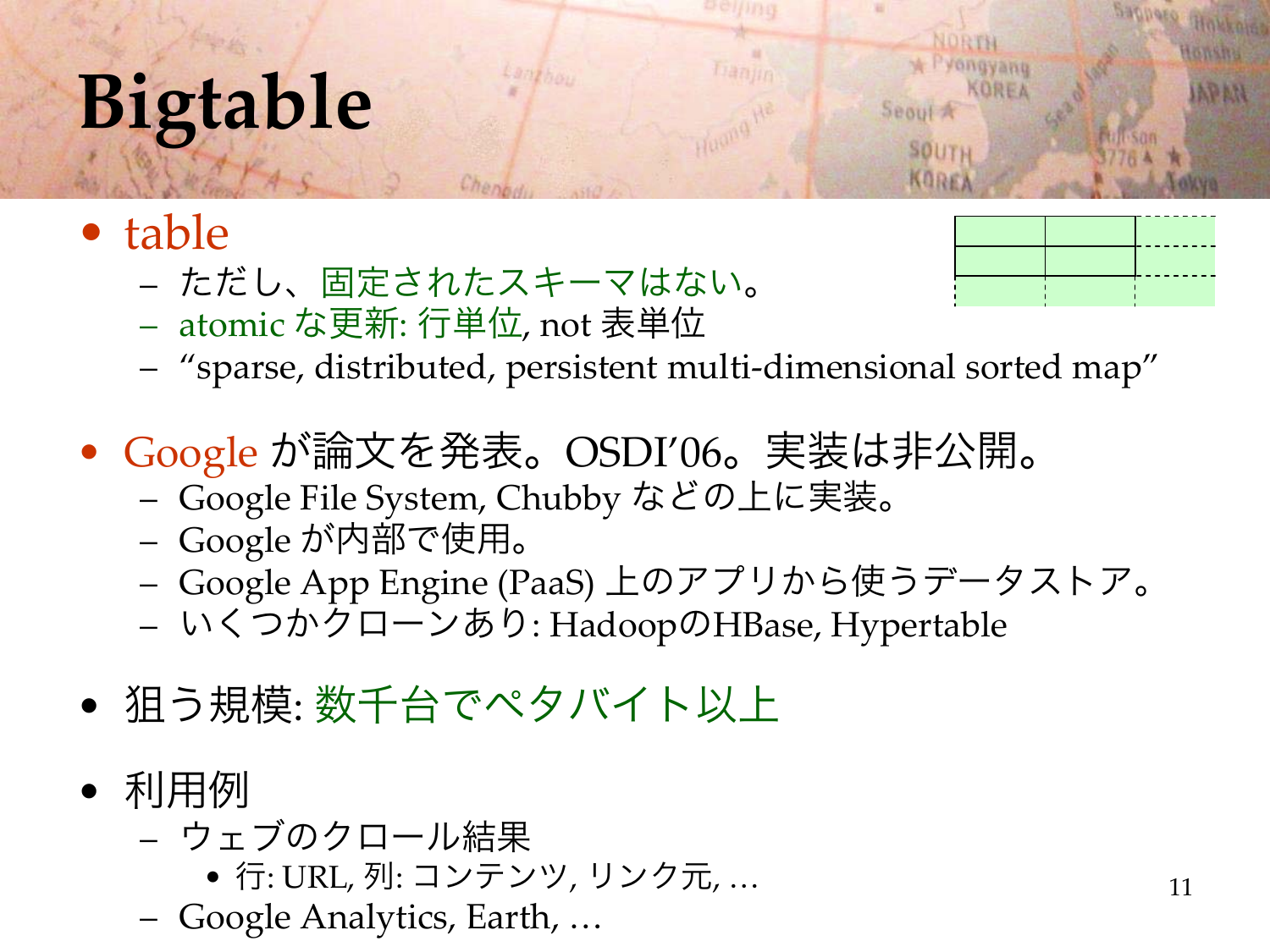## **Bigtable:** コード例

| row key                             | "contents:"                       |       | "anchor:cnnsi.com" "anchor:my.look.ca" "anchor: |                                                                           |  |
|-------------------------------------|-----------------------------------|-------|-------------------------------------------------|---------------------------------------------------------------------------|--|
| "com.cnn.www"                       | " <html><math>\dots</math></html> | "CNN" | "CNN.com"                                       | $\bullet\hspace{0.1cm} \bullet\hspace{0.1cm}\bullet\hspace{0.1cm}\bullet$ |  |
| "com.example.www"   " <html></html> |                                   |       | "Example.com"                                   | $\bullet\hspace{0.1cm} \bullet\hspace{0.1cm}\bullet\hspace{0.1cm}\bullet$ |  |
| 2009/12/17                          | $\langle \tau   \tau  $           |       |                                                 |                                                                           |  |
| 2009/12/10                          | <u><ntml>…</ntml></u>             |       |                                                 |                                                                           |  |
|                                     | 2009/12/3                         |       |                                                 |                                                                           |  |

Sannero

NORTH

Seoul A

SOUTH

Pyongyang KOREA

Hokkola

**OWSBS** 

**APAN** 

- •言語は C++。論文のFigure 2。書き込みの例。
- •// Open the table<br>Table \*T = OpenOrDie("/bigtable/web/webtable");

```
12// Write a new anchor and delete an old anchor
   RowMutation r1(T, "com.cnn.www");
   r1.Set("anchor:www.c-span.org", "CNN"); r1.Delete("anchor:www.abc.com");
   Operation op; Apply(&op, &r1);
• row key の指定が必要
        参考)Megastore ライブラリが補完: スキーマの宣言, 複数行にまたがるトランザ クション, row key以外のインデックス, …
```
•行単位での atomic な更新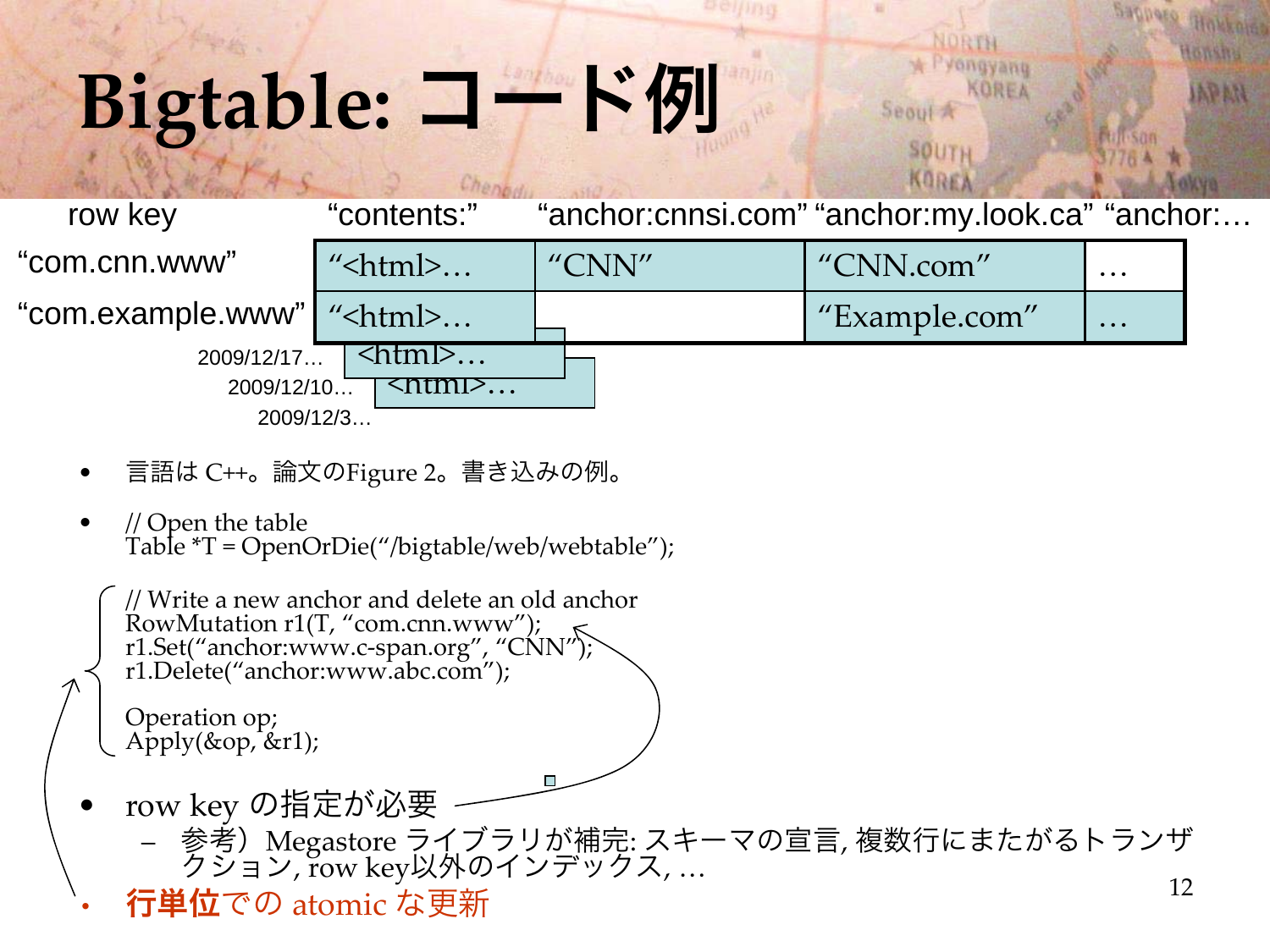#### **Amazon SimpleDB**

- table ととらえることができる
	- ただし、固定されたスキーマはない 。
	- atomic な更新: 行単位, not 表単位
- Amazon Web Services (AWS) の1つ。
	- クラウド: 初期費用なし, 従量課金
	- REST または SOAP over HTTP でネット越しに使う。
		- 実装は非公開。Dynamo とは別のソフトウェア。
	- 自動的にスケールアウト /イン
- amazon web services<sup>\*\*</sup>

Amazon EC2Amazon S3Amazon SimpleDB Amazon SQS Amazon CloudFrontAmazon VPC

• "Amazon SimpleDB automatically indexes your data, creates georedundant replicas of the data to ensure high availability, and performs database tuning on customers' behalf. Amazon SimpleDB also provides no-touch scaling. There is no need to anticipate and respond to changes in request load or database utilization; the service simply responds to traffic as it comes and goes ..."



ongyang

**ROOH** 

**SOUTS**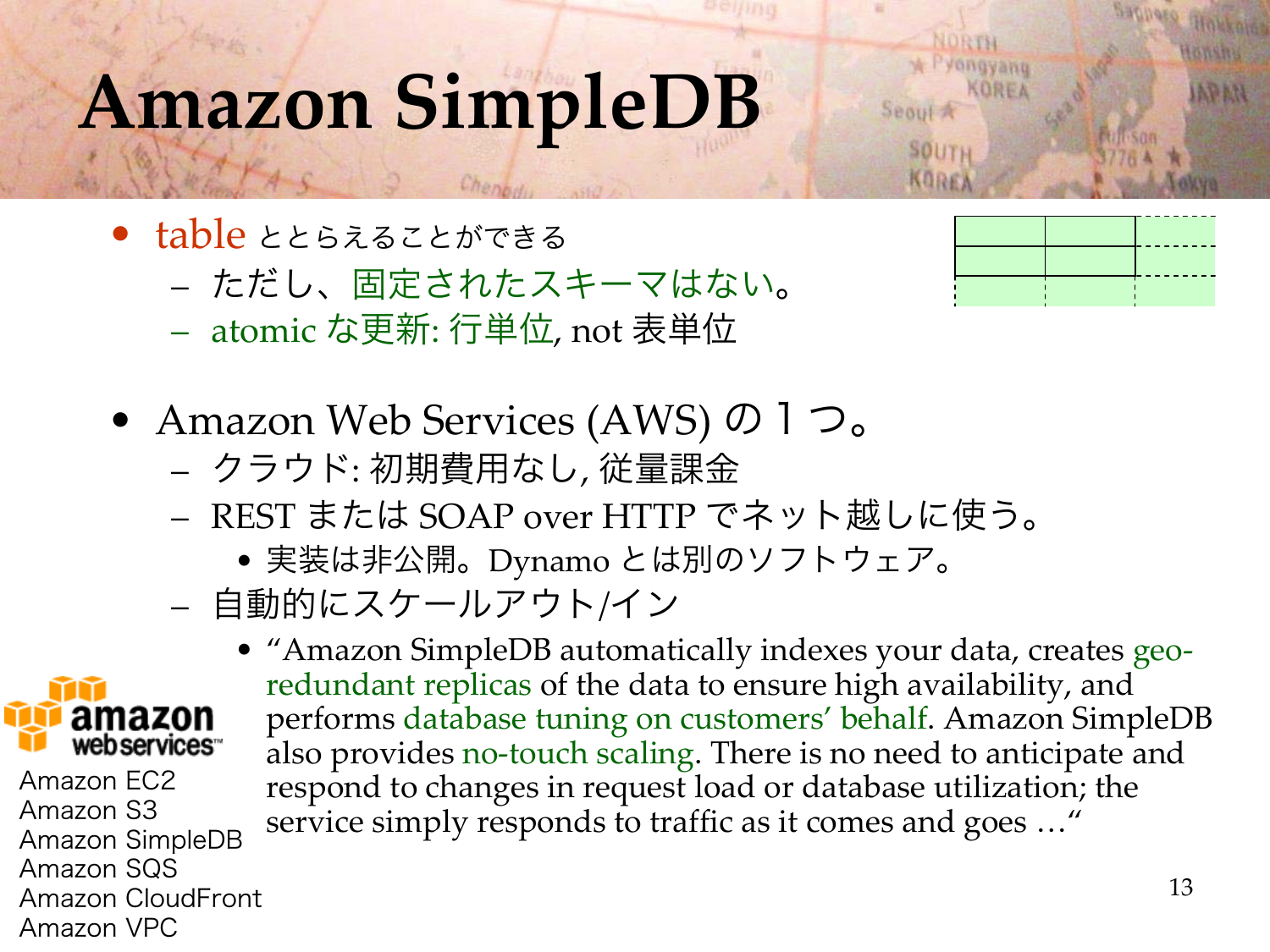### **Amazon SimpleDB: API**

Char

- 表としてとらえると
	- domain: 表/table
	- item: 行/row
	- attribute: 列/column
- itemに、attributeと値のペアを追加・更新
	- void PutAttributes(domain 名, item <sup>名</sup>, 複数のペア) <sup>↑</sup> 擬似コード。本当は REST, SOAP のリクエスト。
- • 値を取得
	- 複数のペア GetAttributes(domain 名, item 名, 複数のattribute 名)
- • 比較的リッチな問い合わせが可能
	- 例: select \* from mydomain where Year > '1975 and Year < '2008'
	- item 名が返される。
	- SQL と比べると制限はある。
	- インデックスを、いつ、どの attribute に対して作成しているのか???
- •- **行単位**での atomic な更新

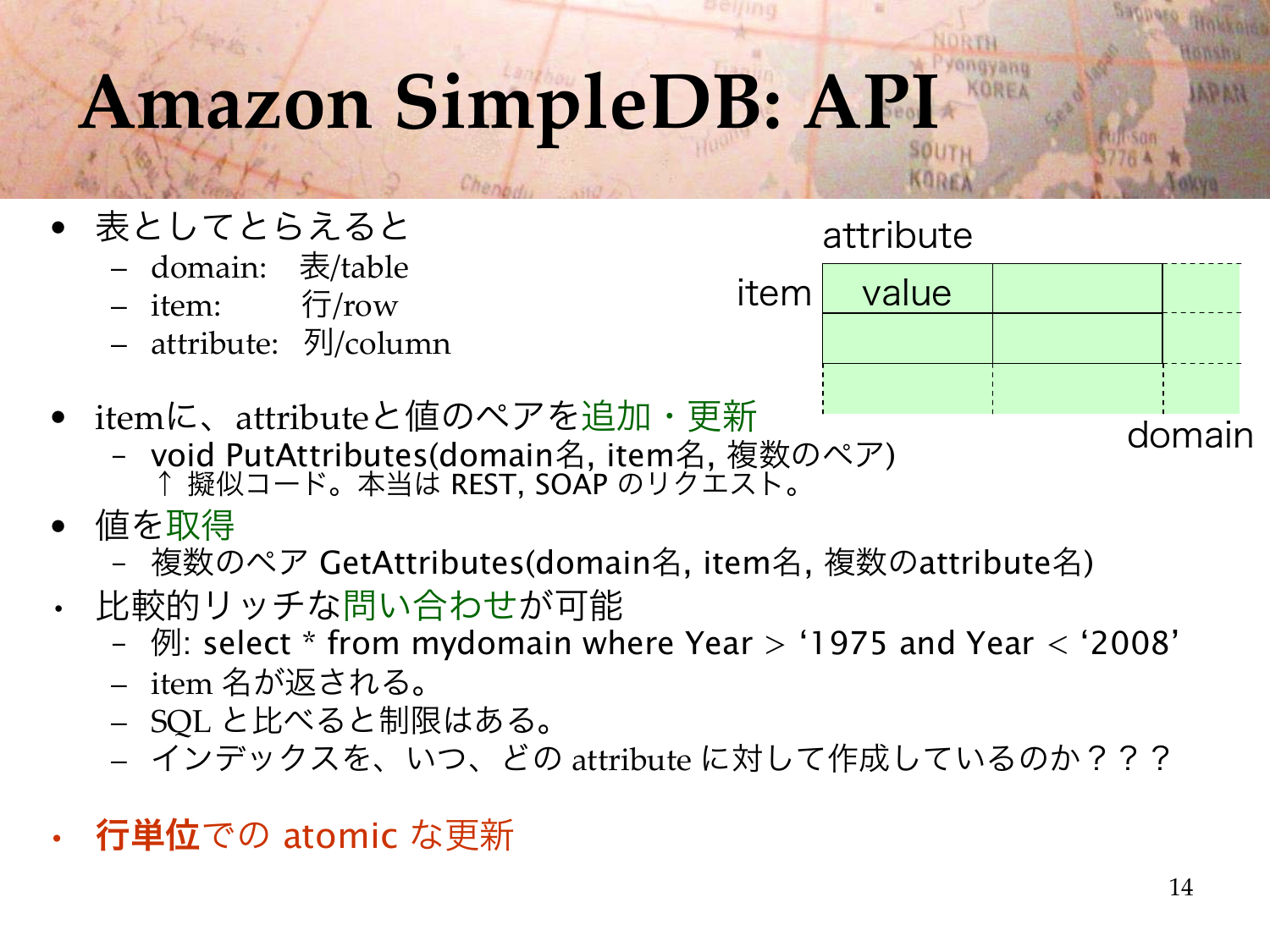#### **Windows Azure Table**

- table
	- ただし、固定されたスキーマはない 。



15

- atomic な更新: 行単位, not 表単位
- 狙う規模: 数千台, 数十億行, テラバイト •– トラフィックに応じて。 **Mindows Azure**
- • Windows Azure Storage の一部 Windows Azure Table, Blob, Queue – .NET のAPI, LINQ または REST でネット越しに使う。
- • 参考: SQL Azure: RDB提供サービス とは別物 – SQL Azure: SQL Server (RDB) のホスティング –Amazon RDS: MySQL のホスティング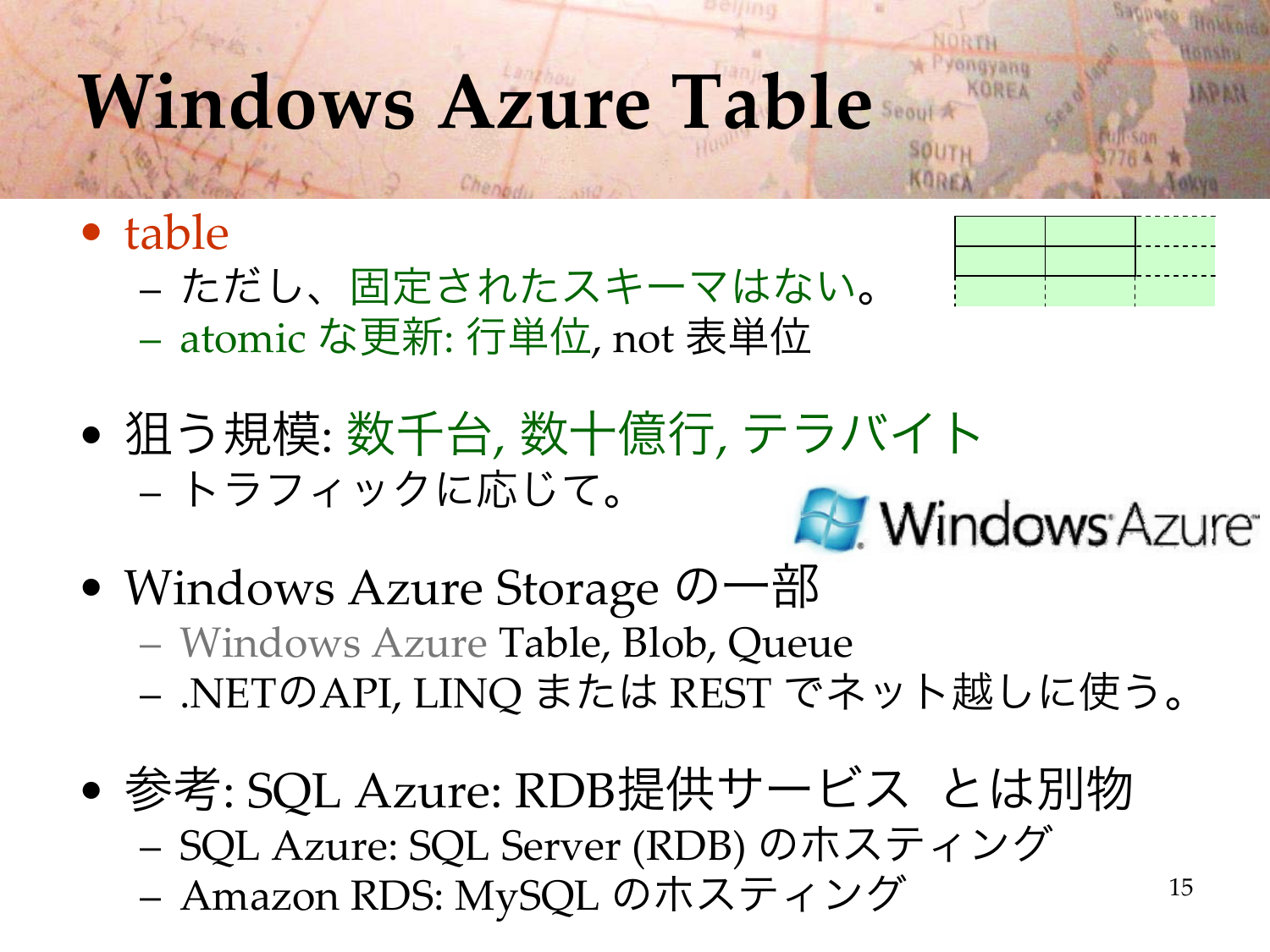#### **Windows Azure Table**



**SOUTI** KORE

| 例         |                          | <b>PartitionKey RowKey Date</b> |           |           | <b>Description</b> |    |
|-----------|--------------------------|---------------------------------|-----------|-----------|--------------------|----|
| Partition | Example Doc $\vert$ V1.0 |                                 | 2007/8/2  |           | Committed version  |    |
|           | Example Doc              | V2.0.1                          | 2007/9/28 |           | Alice's version    |    |
| Partition | FAQ Doc                  | V1.0                            | 2007/5/2  |           | Committed version  |    |
|           | FAQ Doc                  | V1.0.1                          | 2007/7/6  |           | Alice's version    | 16 |
|           | FAQ Doc                  | V1.0.2                          | 2007/8/1  | $\ddotsc$ | Sally's version    |    |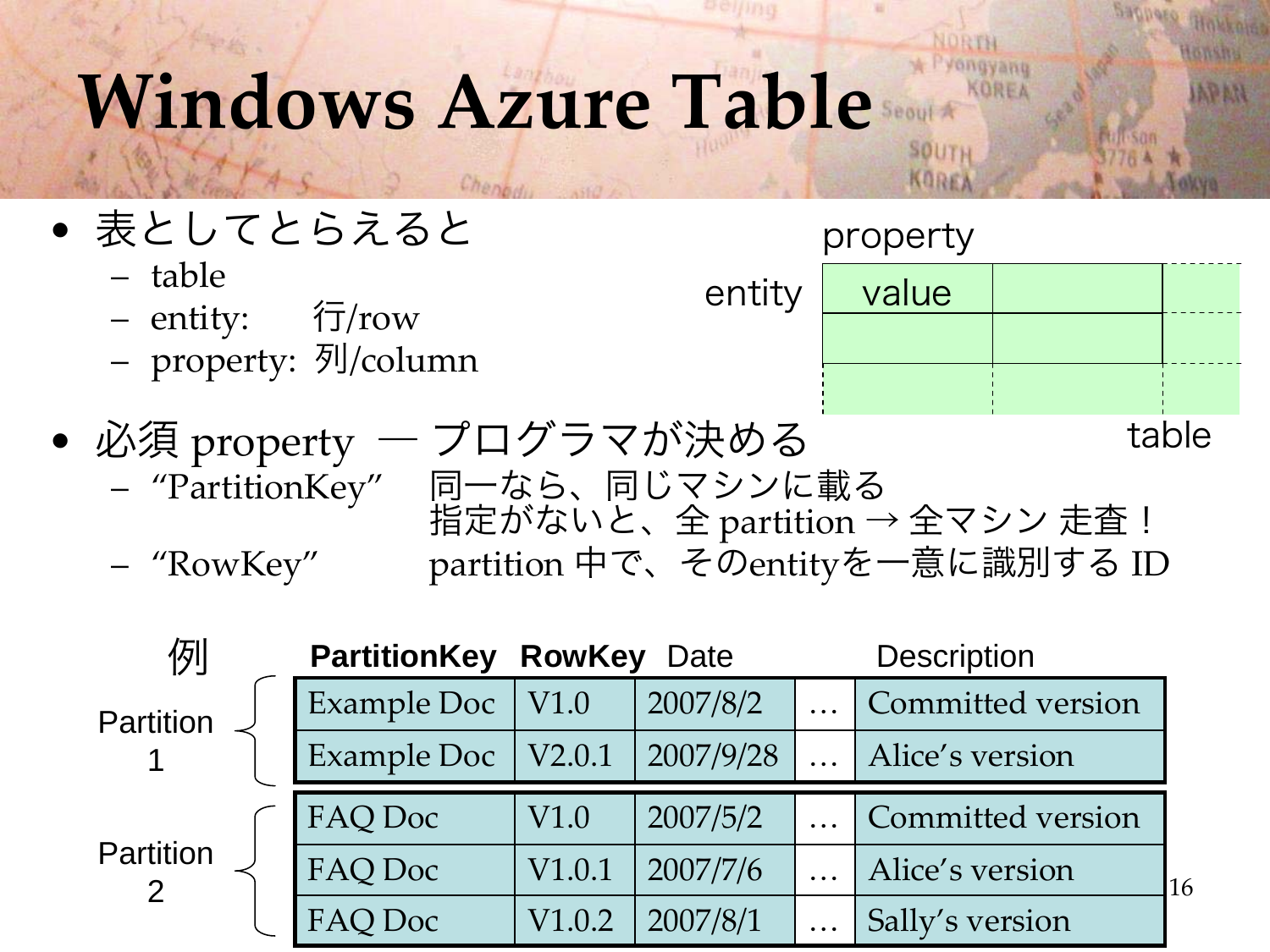## データモデル**: Bigtable**

#### データモデル

#### •table

Chenk

#### •multi-dimensional sorted map

Sanneso

APAN

VORTH

eoul A

SOUTH KORE/

ongyang KOREA

|                         |                                                  | contents:                     | anchor:cnnsi.com |                                                  | anchor:my.look.ca |                                          | anchor:                                         |  |
|-------------------------|--------------------------------------------------|-------------------------------|------------------|--------------------------------------------------|-------------------|------------------------------------------|-------------------------------------------------|--|
|                         | com.cnn.www                                      | $\text{thm}$ $>$              | <b>CNN</b>       |                                                  | CNN.com           |                                          | $\ddotsc$                                       |  |
|                         | com.example.www                                  | $\text{thm}$ $>$              |                  |                                                  | Example.com       |                                          | $\ddot{\phantom{a}}\cdot\dot{\phantom{a}}\cdot$ |  |
|                         | 2009/12/17<br>2009/12/10<br>2009/12/3<br>物理データ構造 | <html><br/>·sorted map</html> |                  |                                                  |                   |                                          |                                                 |  |
|                         | com.cnn.www+contents:+2009/12/17                 |                               |                  | <html></html>                                    |                   |                                          |                                                 |  |
| $\overline{\mathsf{Y}}$ | com.cnn.www+anchor:cnnsi.com+2009/               | <b>CNN</b>                    |                  | "Row key + column key +<br>timestamp" をキーとする map |                   |                                          |                                                 |  |
| シン                      | com.cnn.www+anchor:my.look.ca+2009/              |                               | CNN.com          |                                                  |                   |                                          |                                                 |  |
| 群                       | com.example.www+contents:+2009/12/17             |                               |                  | $\text{thm}$ $>$                                 |                   |                                          |                                                 |  |
| で分担                     | com.example.www+contents:+2009/12/10             |                               |                  |                                                  |                   | これが、稀に key-value store と<br>呼ばれることがある理由? |                                                 |  |
|                         | com.example.www+contents:+2009/12/13             |                               |                  |                                                  |                   |                                          |                                                 |  |
|                         |                                                  |                               |                  |                                                  |                   |                                          | 17                                              |  |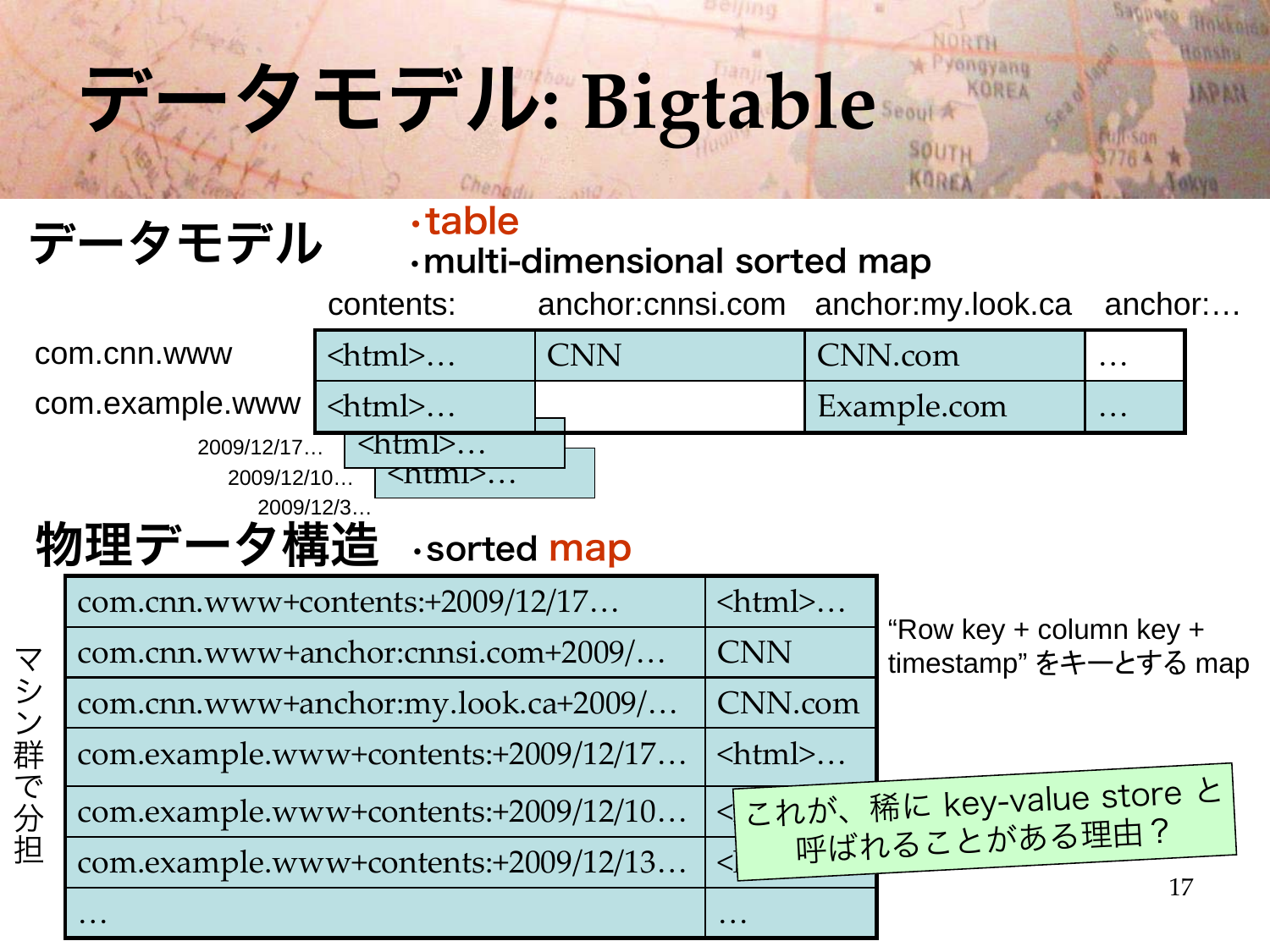#### データモデル**: Azure Table** Bigtable と同じかもしれないし、こうかもしれない

#### データモデル

| <b>.table</b>    | <b>PartitionKey RowKey</b> |        | Date      | <b>Description</b> |                   |  |
|------------------|----------------------------|--------|-----------|--------------------|-------------------|--|
| Partition        | Example Doc                | V1.0   | 2007/8/2  |                    | Committed version |  |
|                  | <b>Example Doc</b>         | V2.0.1 | 2007/9/28 |                    | Alice's version   |  |
|                  | FAQ Doc                    | V1.0   | 2007/5/2  |                    | Committed version |  |
| <b>Partition</b> | FAQ Doc                    | V1.0.1 | 2007/7/6  |                    | Alice's version   |  |
|                  | FAQ Doc                    | V1.0.2 | 2007/8/1  | $\ddotsc$          | Sally's version   |  |

**APAN** 

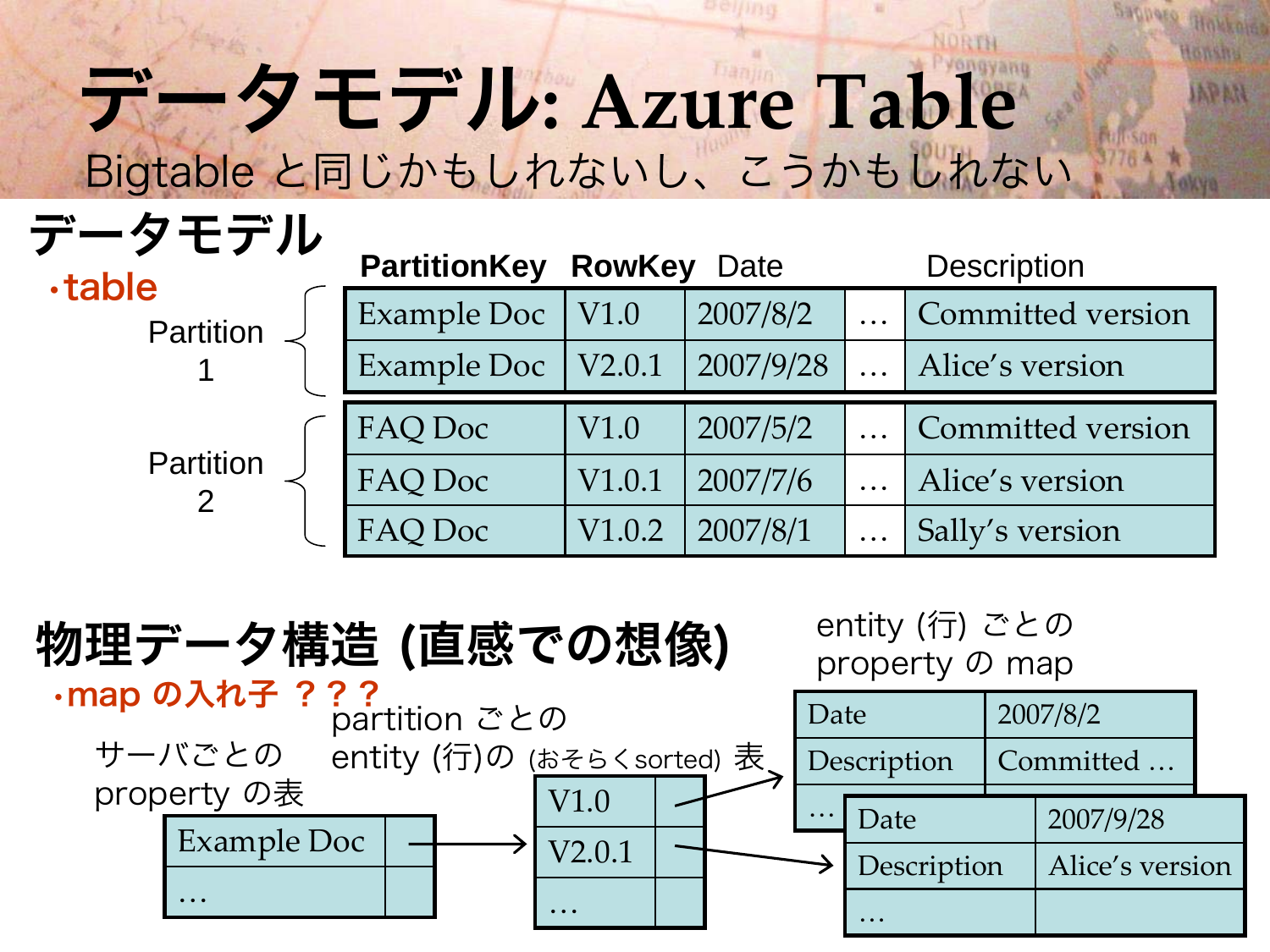#### データモデル

- •●実装(物理データ構造)は非公開
	- – Amazon SimpleDB
		- GetAttributes(…) は要 item 名 <sup>→</sup> 行を特定, 担当マシンを特定

**SBAUL** 

SOUTI

- select は… どう実装してるのか?
- Windows Azure Table
	- 問い合わせ時、PartitionKey で担当マシンを特定 。 指定しないと、全マシンで走査。
- • 要考察: Bigtable と同じか?異なるか? –異なるとしたら、どう?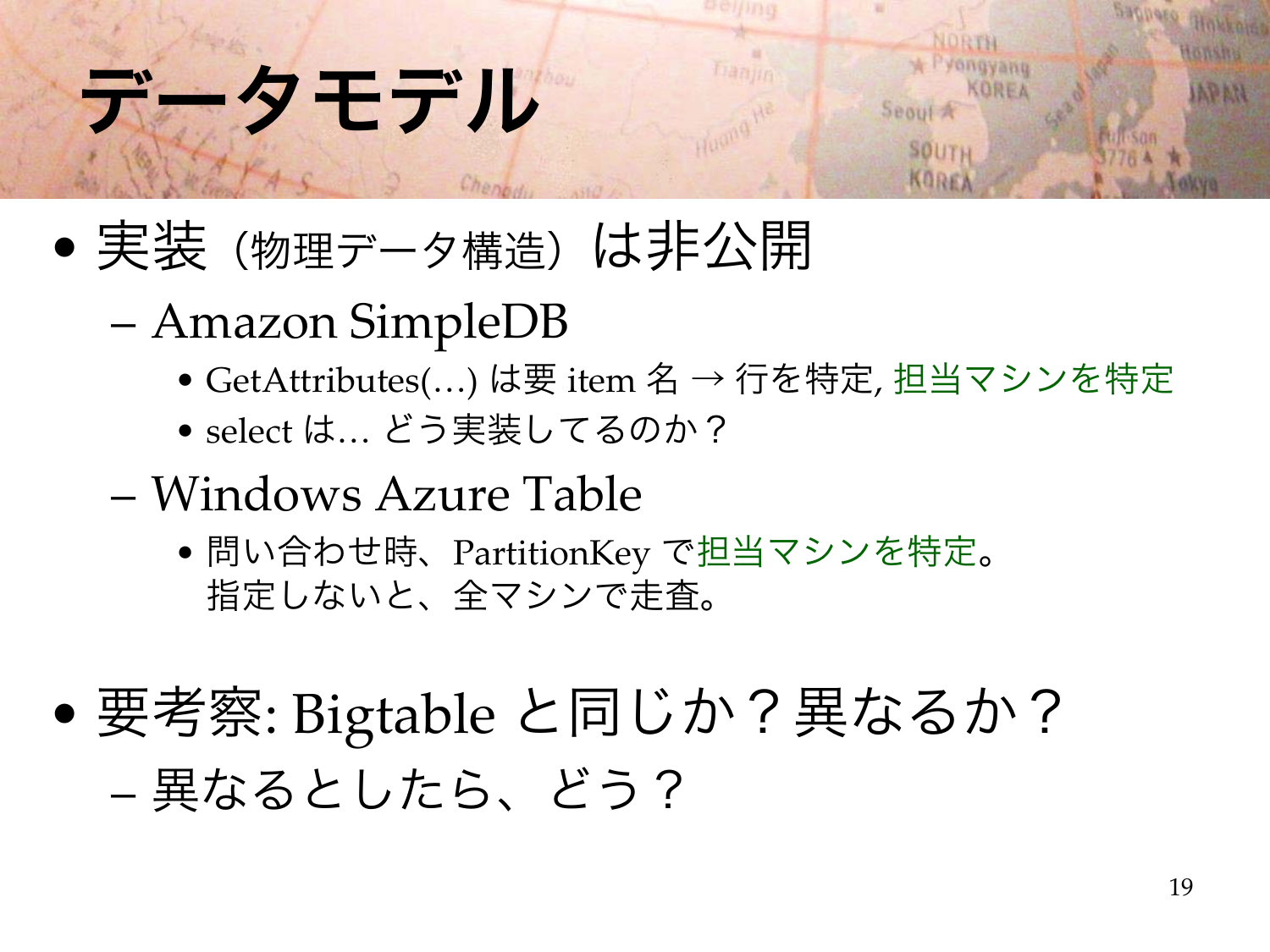#### タモデル



Tranjin

Sappere Howkers

towshu

**APAN** 

NORTH

Seoul A

SOUTH

A Pyongyang

KOREA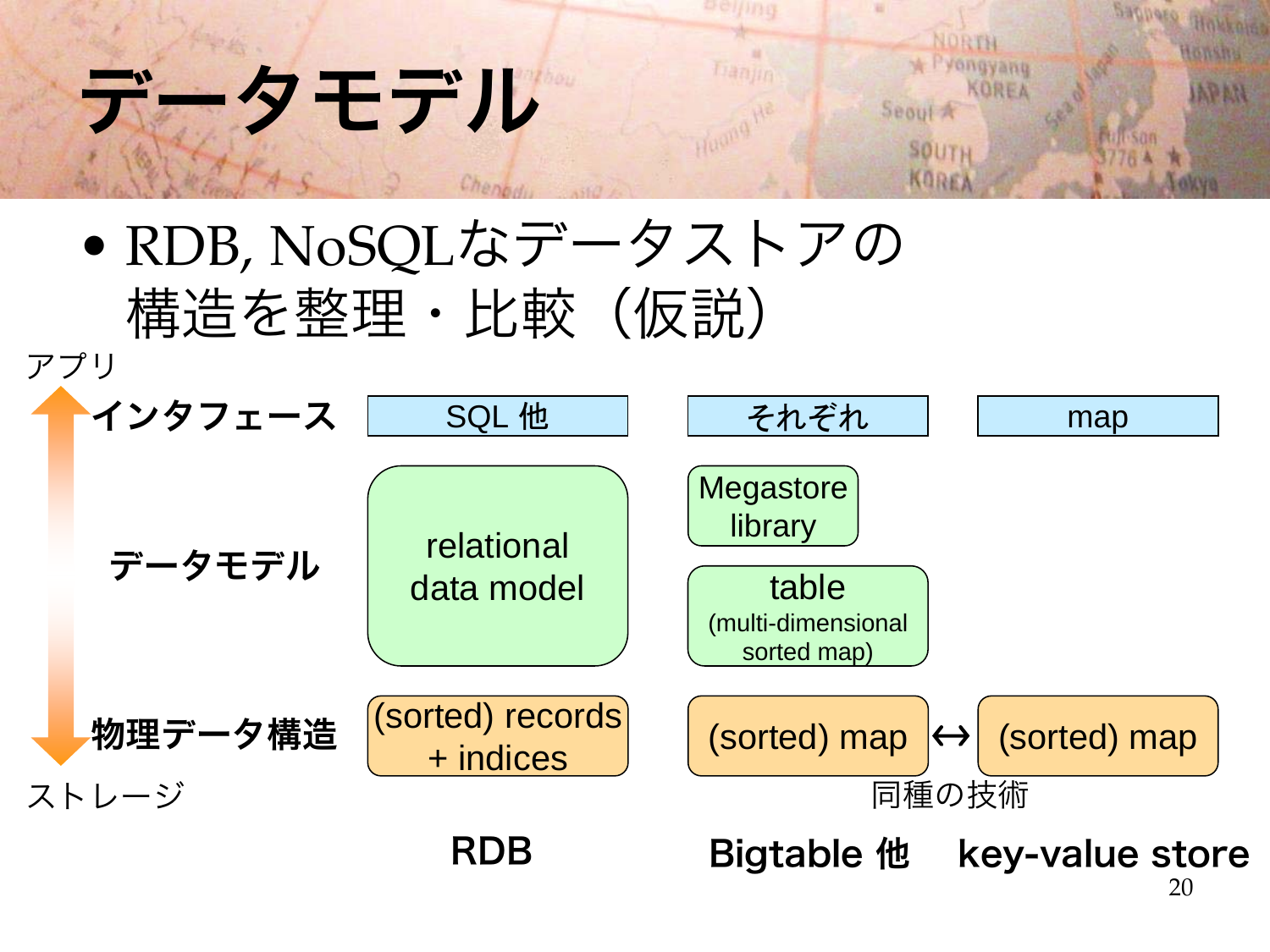### まとめ

#### • NoSQL データストアの中身、特に、 スケールアウトを可能とする データモデルを概観した。



- – NoSQL データストアの活かしどころ、使い方が こなれて、広く知られていく。
- – クラウド上の設計・開発方法論が (同上)
	- <sup>例</sup>: message queue を活用して、行や表をまたがって整合性を 保つ。
	- これを早く獲得することが競争力に。

ongyang KOREA

Seoul A

SOUTH KORE